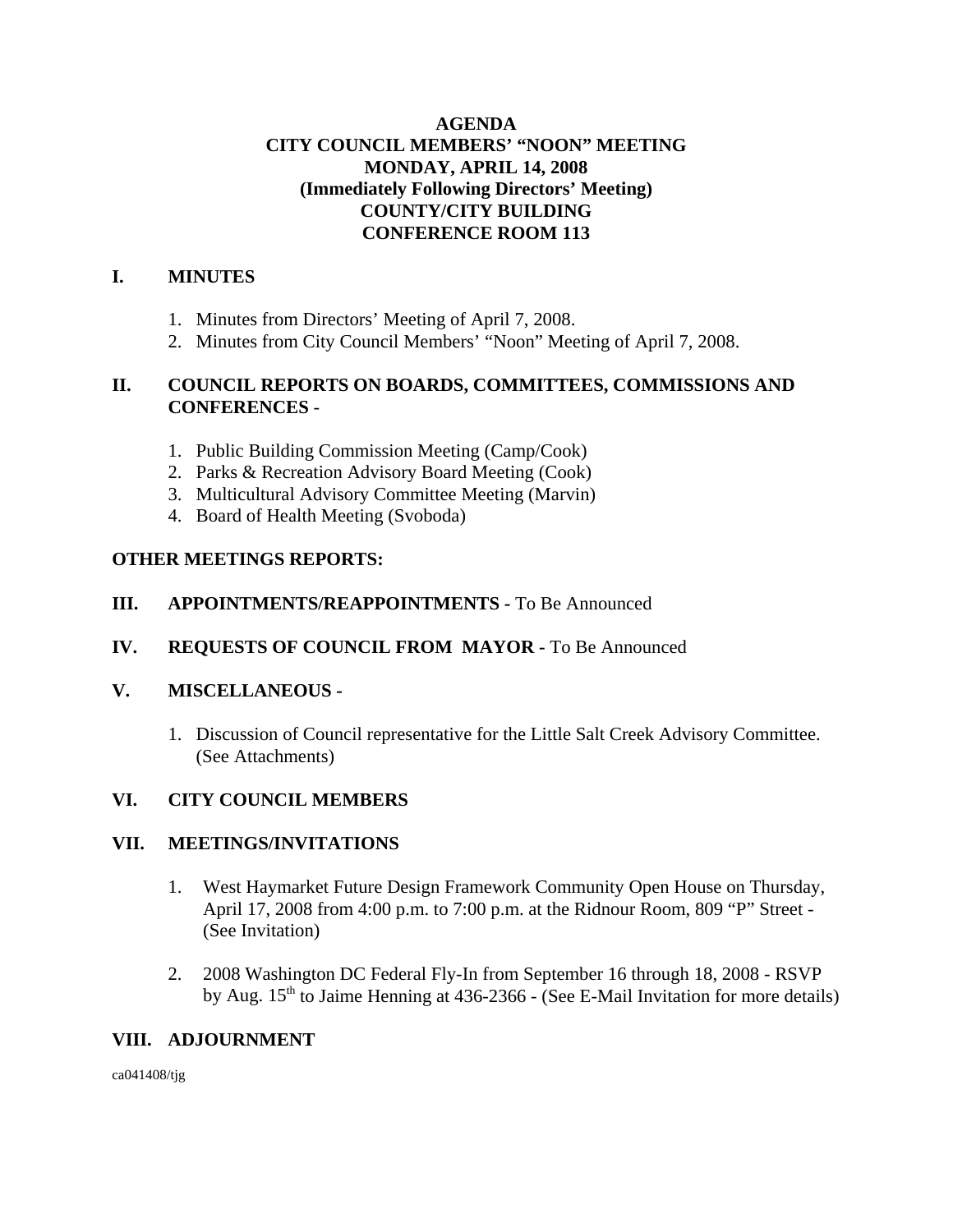Tammy J Grammer/Notes

To Nicole Tooze/Notes@Notes

04/10/2008 02:48 PM

cc Edwin Kouma/Notes@Notes, Greg S MacLean/Notes@Notes, Trish A Owen/Notes@Notes

hcc

Subject Re: Fw: COUNCIL PACKET

Nicole,

Okay, I will list this on the "Noon" Agenda for next Monday, April 14th for discussion and will include this email and the attachment. Thanks.

Tammy Grammer City Council Office 441-6867

Nicole Tooze/Notes



04/10/2008 02:03 PM To Tammy J Grammer/Notes@Notes

cc Greg S MacLean/Notes@Notes, Trish A Owen/Notes@Notes, Edwin Kouma/Notes@Notes Subject Fw: COUNCIL PACKET

Hi, Tammy! I just talked to Dan because I hadn't heard back from the Council on a representative for the Little Salt Creek Advisory Committee. Dan asked me to request that you include this as an item on the noon agenda and also to include the memo in their packet.

A total of three meetings of the Advisory Committee will be held with members of the City staff, NRD staff and the project consultant team. The first meeting is scheduled for Tuesday, April 15, 2008. The meeting will begin at 4:30 p.m. and end at 6:00 p.m. and will be held at the Lower Platte South Natural Resources District office located at 3125 Portia Street in Lincoln. The remaining two meetings will be scheduled later in 2008.

I can be reached at 441-6173 or via email if there are questions. Thank you! Nicole.

----- Forwarded by Nicole Tooze/Notes on 04/10/2008 01:55 PM -----

Nicole Tooze/Notes



- 03/20/2008 01:13 PM To CouncilPacket/Notes@Notes
	- cc Karen K Sieckmeyer/Notes@Notes, Michael V Dekalb/Notes@Notes, Edwin Kouma/Notes@Notes, pzillig@lpsnrd.org, Trish A Owen/Notes@Notes, kmantonya@heartlandcenter.info, mwall@heartlandcenter.info

Subject COUNCIL PACKET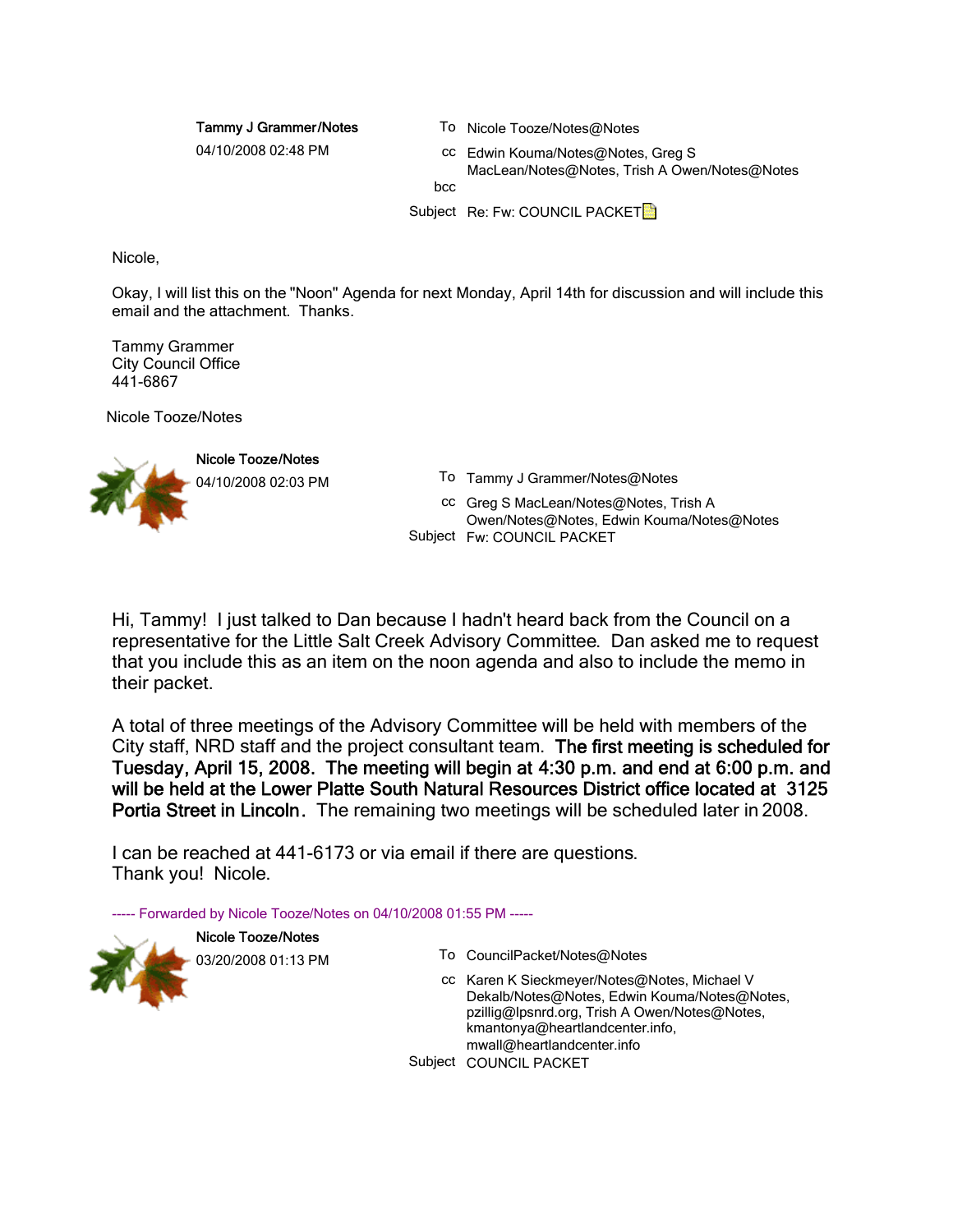

CONFIDENTIALITY NOTICE: This e-mail message, including any attachments, is for the sole use of the intended recipient(s) and may contain confidential and privileged information. Any unauthorized review, use, disclosure or distribution is prohibited. If you are not the intended recipient, please contact the sender by reply e-mail and destroy all copies of the original message.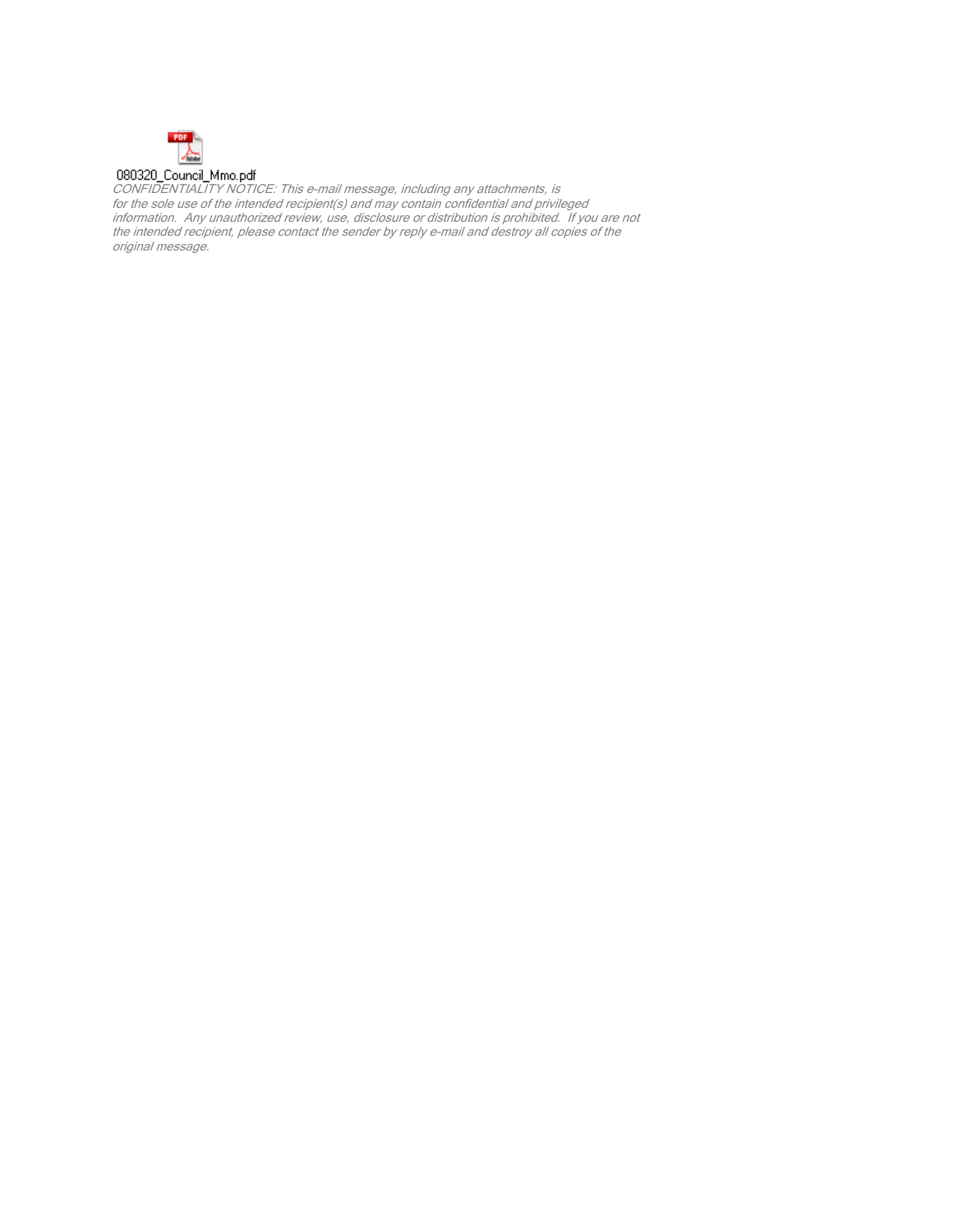# **PUBLIC WORKS AND** UTILITIES DEPARTMENT



The City of Lincoln and Lower Platte South NRD are beginning a process to develop a Watershed Master Plan for Little Salt Creek to assist in planning for future growth in the watershed. As part of the process, the Mayor is appointing a Citizen Advisory Committee comprised of landowner, business, developer, and environmental interests. We are also requesting that the City Council, County Board, and NRD Board each appoint one Council/Board member to serve as a liaison on the Committee.

At this time, the Citizen Advisory Committee is anticipated to meet three times during 2008 to provide guidance for the development of the plan with the first meeting expected to be April 15, 2008. The Committee's mission will be to provide review and input on preliminary study results, offer advice and oversight, and to serve as a liaison to the rest of the community.

Attached for your reference is a draft list of 18 members with whom initial contact has been made to request they serve on the Advisory Committee. We would like to request that you appoint a Council member to serve on the Committee. If possible, it would be desirable for the Council to discuss this at your noon meeting on Monday March 24<sup>th</sup>.

Please contact Nicole Fleck-Tooze at 441-6173 or ntooze@lincoln.ne.gov to let her know who will be the Council representative or to request any further information that you need.

Thank you.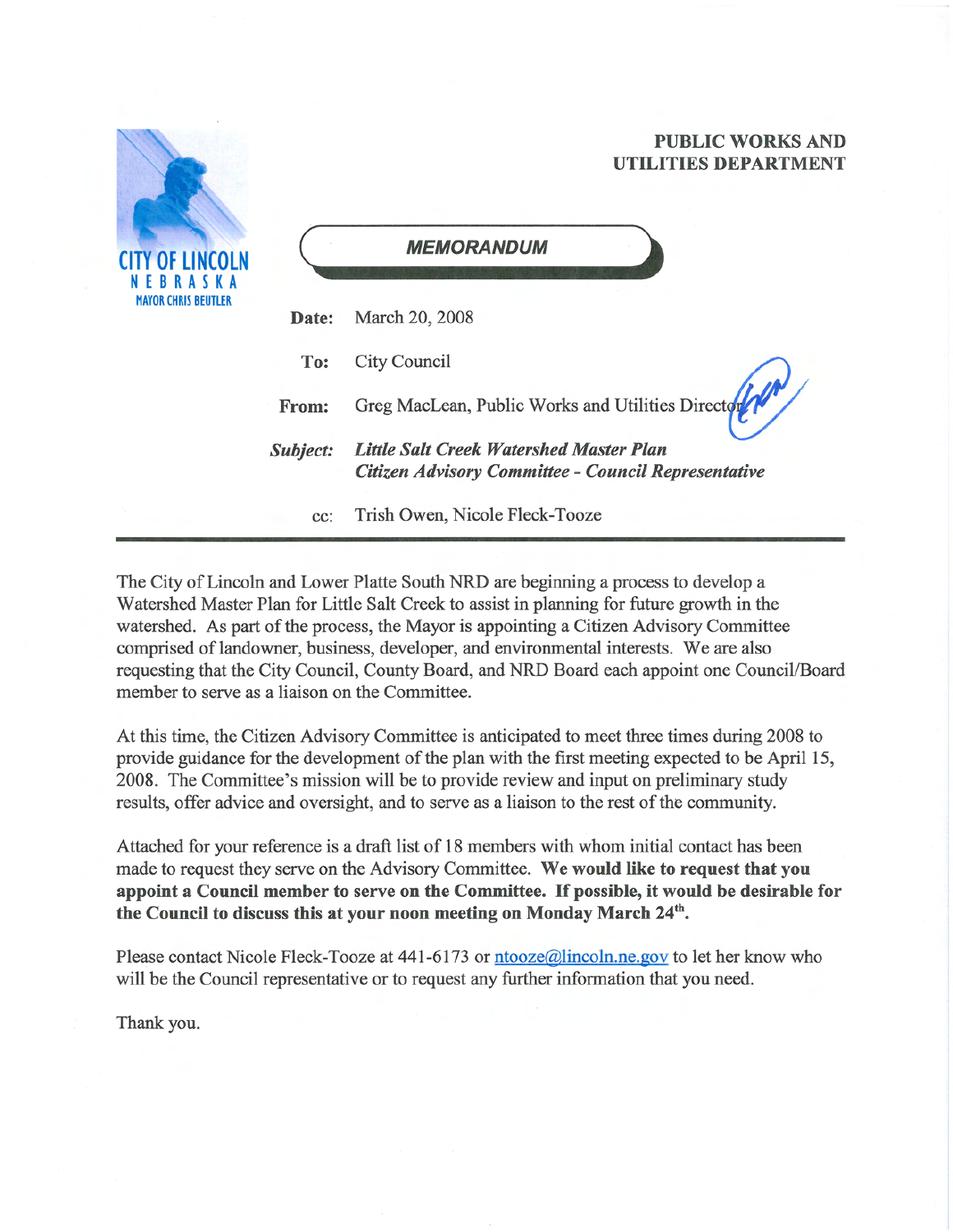#### **Little Salt Creek Watershed Master Plan**

Citizen Advisory Committee - Draft List March 20, 2008

Kevin Christiansen - Landowner David Grimes - Farmer Gary Hellerich - Farmer Don Helmuth - Landowner Chris Helzer - Conservation Group Merle Jahde - Developer Susan Kuck - Landowner Marian Langan - Conservation Group Jim Nagel - Farmer/Landowner Gene Petersen - Landowner Harold Roper - Landowner Dave Sands - Landowner/Conservation Group Leo Schumacher - Developer Vicky Wheeler - Landowner Mark Whitehead - Business Owner City Council representative County Board representative NRD Board representative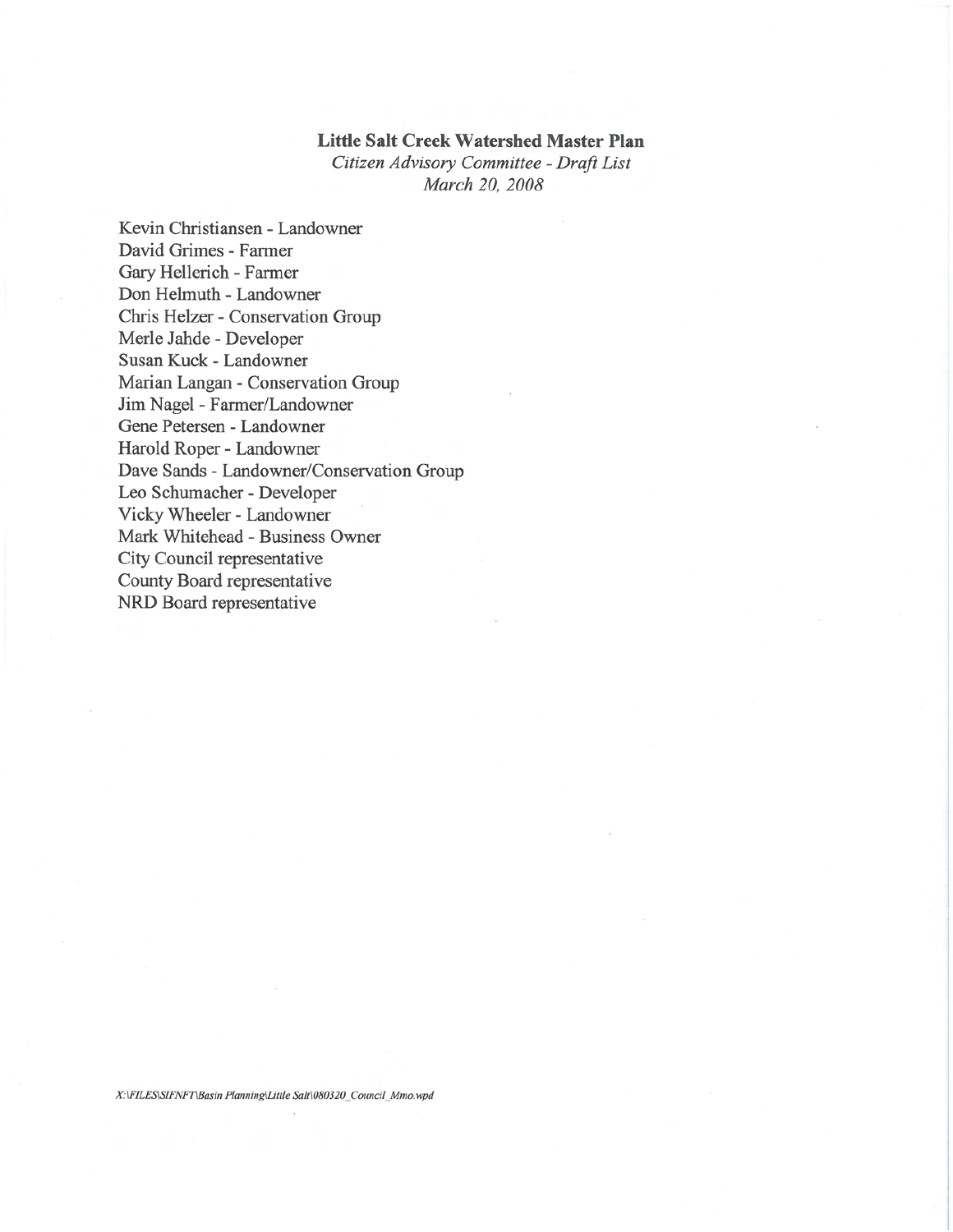# **MINUTES CITY COUNCIL NOON MEETING MONDAY, APRIL 14, 2008 COUNTY/CITY BUILDING CONFERENCE ROOM 113**

- **Members Present:** Dan Marvin, Chair Robin Eschliman, Vice Chair Jon Camp Jonathan Cook Doug Emery John Spatz Ken Svoboda
- **Other Present:** Rick Hoppe, Administrative Aide to the Mayor Trish Owen, Administrative Aide to the Mayor

Location of The Nebraska Open Meetings Act announced. The meeting called to order by Chairman Marvin at 11:21 a.m.

Marvin stated the eight government Afghanistan visitors will arrive at 1:00 pm and will meet with Council.

#### **I. MINUTES**

- 1. Minutes from Directors' Meeting of April 7, 2008.
- 2. Minutes from City Council Noon Meeting of April 7, 2008.

Chairman Marvin stated with no corrections or discussion the above minutes approved.

# **II. COUNCIL REPORTS ON BOARDS, COMMITTEES, COMMISSIONS AND CONFERENCES**

### **1**. **Public Building Commission Meeting Camp/Cook**

Cook stated the PBC is buying block property south of Court House Plaza, H to G,  $8<sup>th</sup>$  to  $9<sup>th</sup>$  Streets. Apartment buildings remain but the PBC has purchased homes with land possibly being used for additional parking. Recommendation to re-zone from residential to public, and could be proactive having public meetings before it comes to Council. Once re-zoned the PBC would decide the timing for future parking lot expansion.

Discussion on the need for more parking. Eschliman asked if using the Land Acquisition Fund or does the PBC have a fund? Cook replied the PBC has funds and do assess the County for rent.

The PBC is working on space needs with Lang, from the Mayor's Economic Development, working with the architect and will discuss at the next meeting. Camp questioned if Lang will do his presentation before the Council? Cook didn't know at this time. Also, the PBC is looking to buy an older State truck.

### **2**. **Parks & Recreation Advisory Board Meeting Cook**

Cook stated discussion was on the surplus property list. Originally the list had thirteen (13) properties. A number removed from list for various reasons with the process taken before the public and discussed with staff. After removing two sites were left. One along the Dietrich Trail, near 35<sup>th</sup>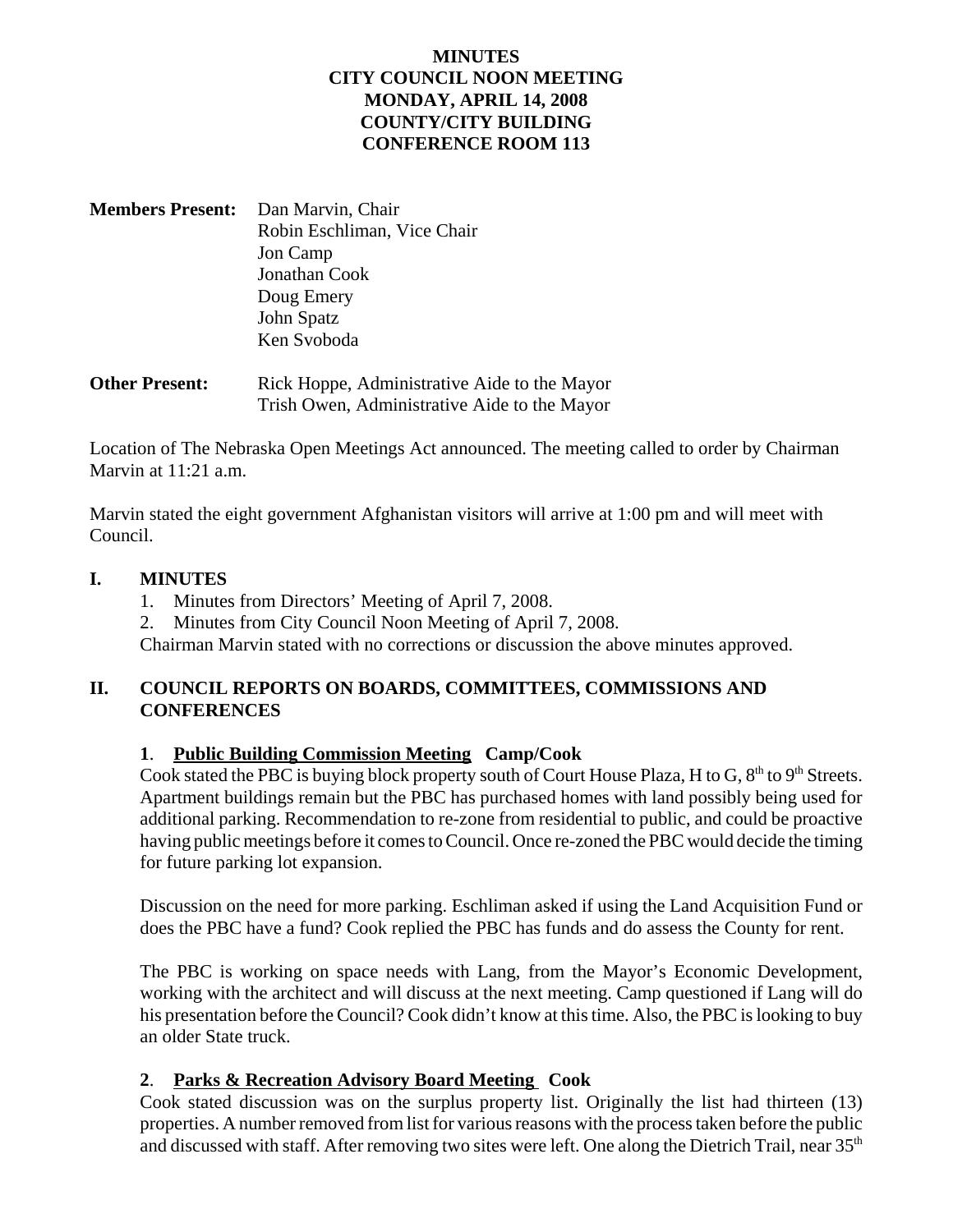Street, and Roose Park along the Billy Wolf Trail. The Board voted to surplus three lots along Detrick Trail, requiring the trail be moved closer to the street. Also, the Board is working with certain neighborhoods who indicated an interest in participating in local park maintenance.

The process showed it is very difficult to surplus land we own because of legal or practical reasons. One location may come to Council. Svoboda asked if  $7<sup>th</sup>$  and Old Cheney eliminated from list for site access? Cook confirmed the site was on list for elimination and from past discussions the area is not used as a park, but property we maintain.

A MAD memorial discussed with trees to be planted and possibly a plaque, and approved a new recognition/tribute policy for golf courses.

# **3**. **Multicultural Advisory Committee Meeting Marvin**

Marvin stated the committee met on April  $8<sup>th</sup>$  with an issue of certain ethnicities perceiving being treated differently than caucasians when applying for jobs, etc. with an example given. Eschliman asked if example was a City employee? Marvin replied no but someone interacting with a company not funded by the City. Also received history on creation of the Multicultural Advisory Committee and the Affirmative Action position under Mayor Mike Johanns

Eschliman asked if there is a Multicultural Advisory Committee mission statement? Marvin stated through past discussions believe the Committee is best in practice. They confer with the Mayor, not necessarily to accomplish tasks, but do provide a perspective of what ethnic minorities face within the community, and have dialogue. Eschliman asked if most matters are employment related or housing? What type of success achieved, and how many difficulties are brought to the Mayor? Marvin stated the Committee provides a balance relating issues to the Mayor, making him aware of every component.

The Committee received an Asian Community presentation. The largest Lincoln Asian population is Vietnamese. Questions on how to reach Asian people from a government perspective, as their involvement is through community, not the City. Committee tries to reach and to include societies.

# **4**. **Board of Health Meeting Svoboda**

Svoboda stated in trying to get Board members more involved the department assigned a division (or two) within the Health Department to each Board member, on which they will become very involved and can be the spokesperson for the individual division with the general public.

Received a Division of Updated Health Evaluations presentation. This division does the mapping, etc. for all data collection and compares to previous years. They track the various diseases across the country and tell when they will affect us, the cost, and how many people may be affected by the disease.

Svoboda added the Board of Health had their annual luncheon which was well attended with over 200 people at BryanLGH. Five(5) or six (6) awards given besides the one for Health Department employees. The speaker was from Boston with a very good presentation on getting involved locally and how important a health department is to a local community.

### **OTHER MEETINGS REPORTS:**

### **III. APPOINTMENTS/REAPPOINTMENTS** None